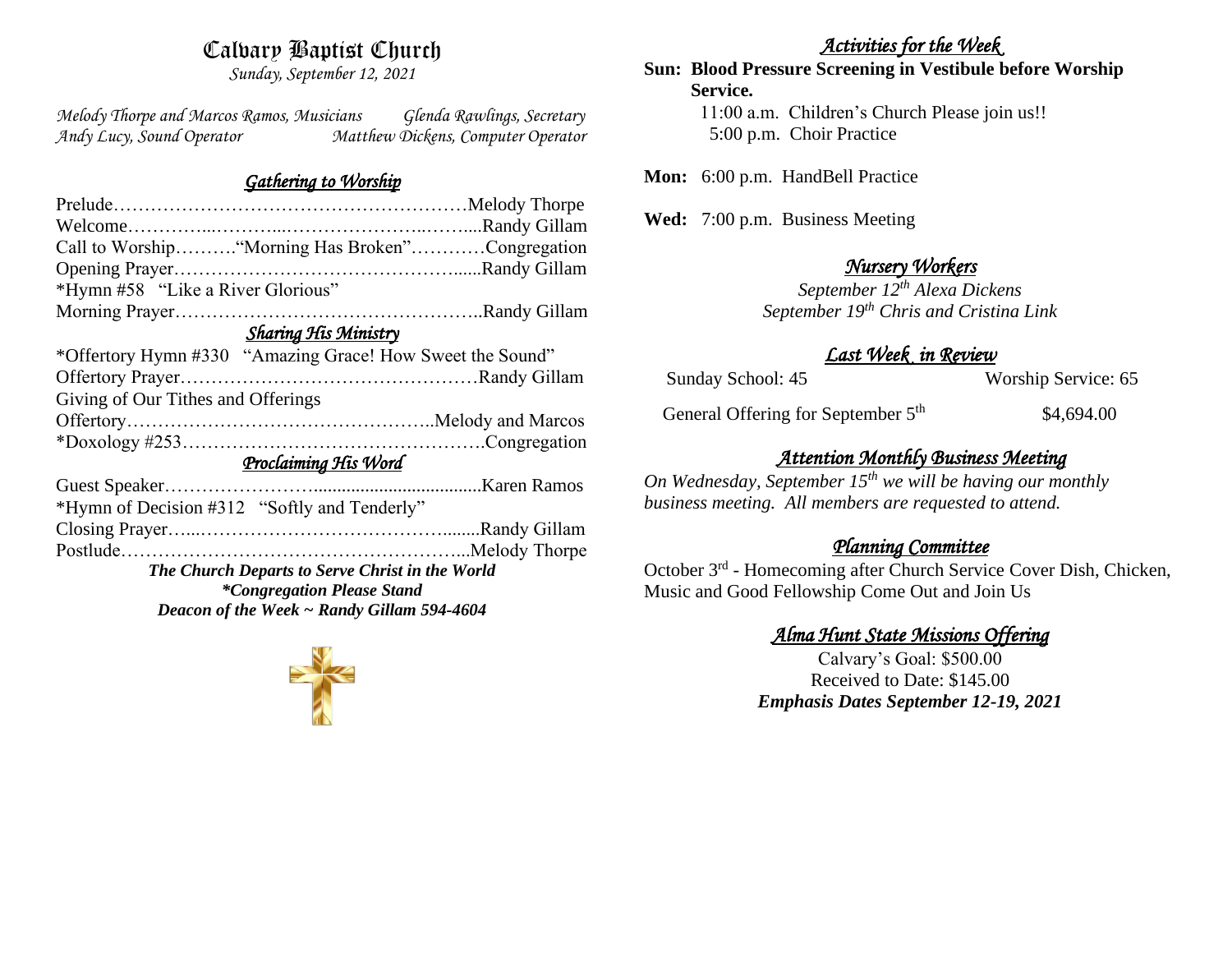# *Fall Festival*

The Fall Festival will be Saturday, October  $9<sup>th</sup>$  @ 4 p.m. to 7 p.m. We are asking for donations for Bingo prizes. We need prizes for both children and adults because we will have the children's bingo and the adult bingo again this year. You can leave the items in the Children's Church room in the Annex Building. We will also be having the Cake Walk again this year and request people donate cakes, pies, cookies, etc. the day of the Fall Festival.

# *Quick Meetings*

The Finance Committee will meet **today** after services to pick a **Chairman** in the Educational Building. **Please let the office know**. The following people are on this committee: Mike Allen, Donna Hobbs, Randy Gillam, Melody Thorpe, Loris Starke, Robert Grizzard and Billy Soles.

The Planning Committee will meet **today** after services to pick a **Chairman** in the Educational Building. **Please let the office know**. The following people are on this committee: Mike Allen, Pat Callahan, Ray Traylor, Dale Jones, C.D. Jarratt, Kathy Tuck, Diana Blick and Randy Gillam.

The Nominating Committee will meet **today** after services to pick a **Chairman** in the Educational Building. **Please let the office know**. The following people are on this committee: Daniel Allen, Melody Thorpe, Ed Conner, Joyce Prince, Earl Blick and Mary Gay

The Personnel Committee will meet **today** after services to pick a **Chairman** in the Educational Building. **Please let the office know**. The following people are on this committee: Ed Bryant, C.D. Jarratt, Sylvia Allen, Ed Conner and Donnie White.



*Church Email: [calvarybc1@verizon.net](mailto:cbcemporiaoffice@gmail.com)*

*Church Website[:www.calvarybaptistemporia.org](http://www.calvarybaptistemporia.org/)*

*Bob Pipkin Email: [jrpipkin3@gmail.com](mailto:jrpipkin3@gmail.com) and Cell: 757-418-1243*